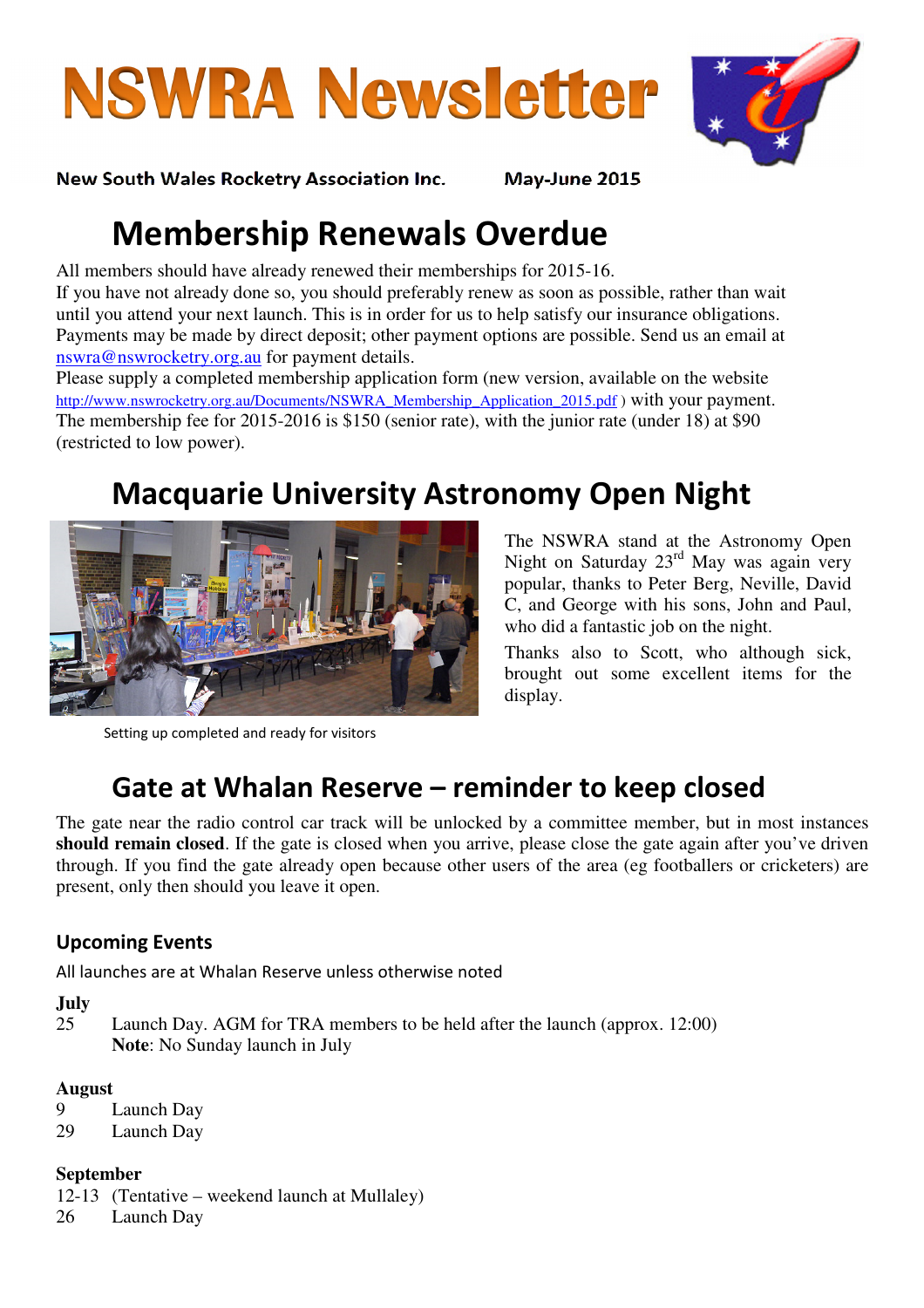## Launch Day 10<sup>th</sup> May

Number of launches: 6

Not many members at today's launch, due to it being Mother's Day. C6 motors were used in Paul's "Black Thunder", Jess' "Jessinator", and Luke's "Magnum Load" (twice).

Neville's "Kit Thing" flew on a B4, but unfortunately wasn't recovered. Lawrence launched his "Aura" for its first flight on a D12. The 7 second delay was apparently a bit long for this rocket



Luke's "Magnum Load"

### Launch Day 30<sup>th</sup> May

Number of launches: 11



Lawrence & Alex prepping the "Aura", and launching on an E15

#### Great conditions today – a fine, cool day with little wind. John K launched his "Dust Devil" and Paul K his "Pod 2", both on C6 motors.

Lawrence's "Terrocell" glider had 2 successful flights, first on a ½A3, then on an A3. Unfortunately a motor problem on its  $3<sup>rd</sup>$  flight resulted in a prang

Lawrence also attempted his MPR accreditation with his "Aura" on an  $E15 - a$  nice flight, but the descent with streamer recovery was a bit too fast and it broke a fin on landing. Reviews of this kit suggest that this is quite common,

Luke launched his "Magnum Load" on a C6 and his "Express" twice on D12 motors – all good

## Launch Days 6<sup>th</sup> and 7<sup>th</sup> June - Mullaley

Number of launches: 15

Only a relatively small number of members attended this event, but what a fantastic weekend!

Rockets/motors ranged from Mark & Jess' "Jessinator" on a C6-5 to David C's "Bunyip" on an I161.

Andrew launched his "Barracuda" on a G77 and his "R6 Blackbird" on a H128 for his TRA Level 1 certification (congratulations, Andrew!), and then on an H180.

Norman put a camera on his "Arreaux", launching it on three occasions with G64 motors, for some great video that he has uploaded to Youtube : www.youtube.com/watch?v=3sluGB9Tn\_k,

Matthew's "Callisto" left the pad on a G80.

We are extremely grateful to the landowners for allowing us to use their property, and for all the help they provide.

Thanks also to CASA for their assistance and approvals.

We have tentatively set a date of 12-13 September for our next launch. Mark this in your diary now!



An H128 motor in Andrew's "R6 Blackbird"